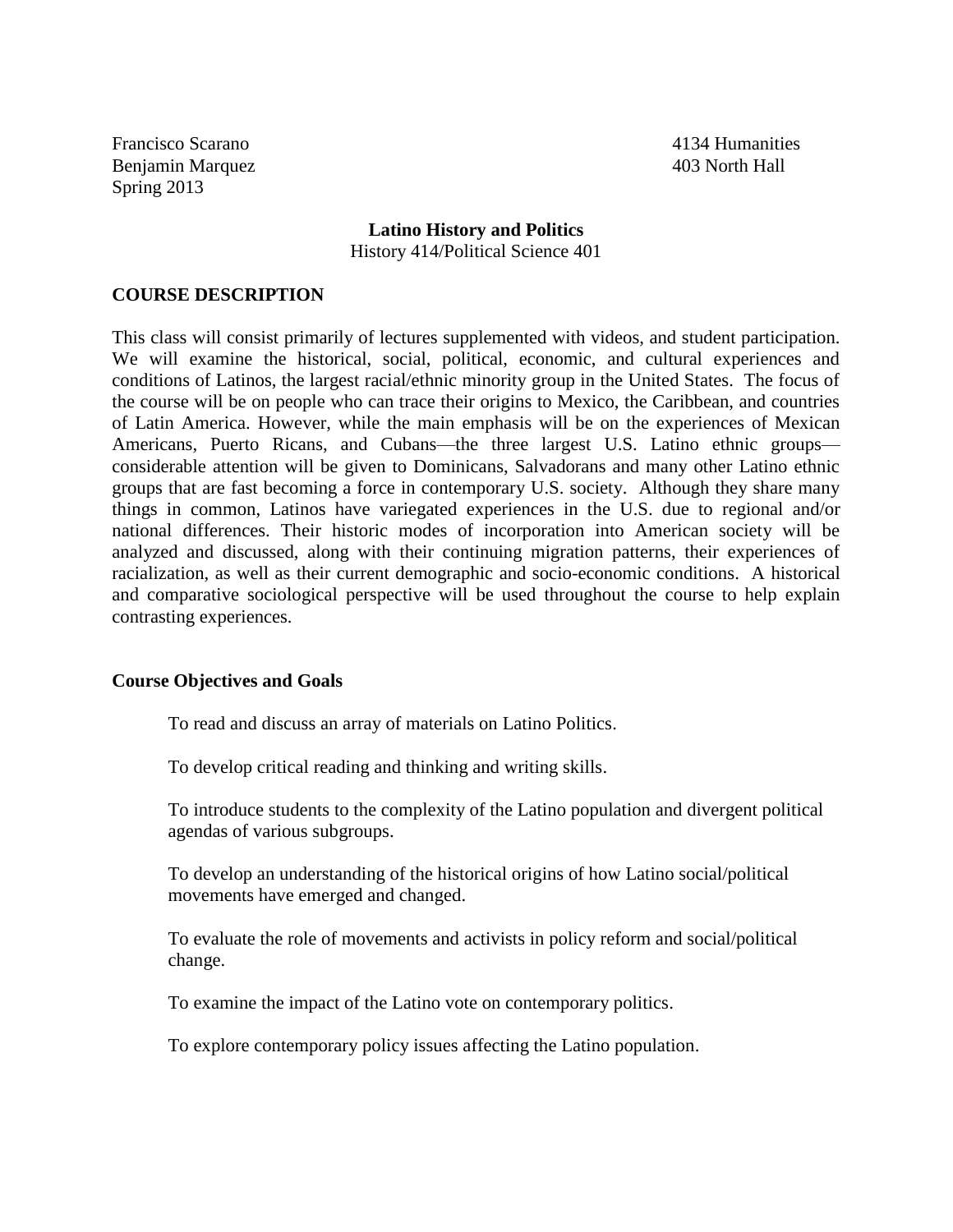To examine the agency and contributions of Latinos to the process of political and social change.

The following books are available at Rainbow Bookstore, 426 W. Gilman Street:

Juan Gonzalez. *Harvest of Empire: A History of Latinos in America.* Lilia Fernandez. *Brown in the Windy City: Mexican Americans and Puerto Ricans in Postwar Chicago.* Daniel Kanstroom. *Aftermath: Deportation Law and the New American Diaspora*. Silvia Pedraza. *Political Disaffection in Cuba's Revolution and Exodus.* Wendy D. Roth. *Race Migrations: Latinos and the Cultural Transformation of Race.*

All assigned readings are on reserve.

# **Course Requirements**

# **I. Class Participation**

We encourage class participation. Extra credit will be given for thoughtful questions, arguments and debate. Extra credit will also be given for students who present their research findings at the end of the semester.

## **II. A Mid-Term Examination**

The mid-term exam will consist of essay and short answer questions.

## **III. Five Book Critiques**

Five (5) five-page critiques of the thesis, methods, evidence and conclusions of the assigned books. Guidelines will be distributed in class. Papers are due on the day the books are discussed. Students are required to critique all assigned books to fulfill the five-critique requirement.

Time will be set aside to discuss all of the assigned readings. In order to facilitate our critique of the assigned readings, all students will be assigned to a small discussion group. On the days discussions of the assigned readings are scheduled, students in these groups will spend about fifteen minutes reading each others papers, offering constructive criticism to one another, and raising issues and questions to be brought before the whole class.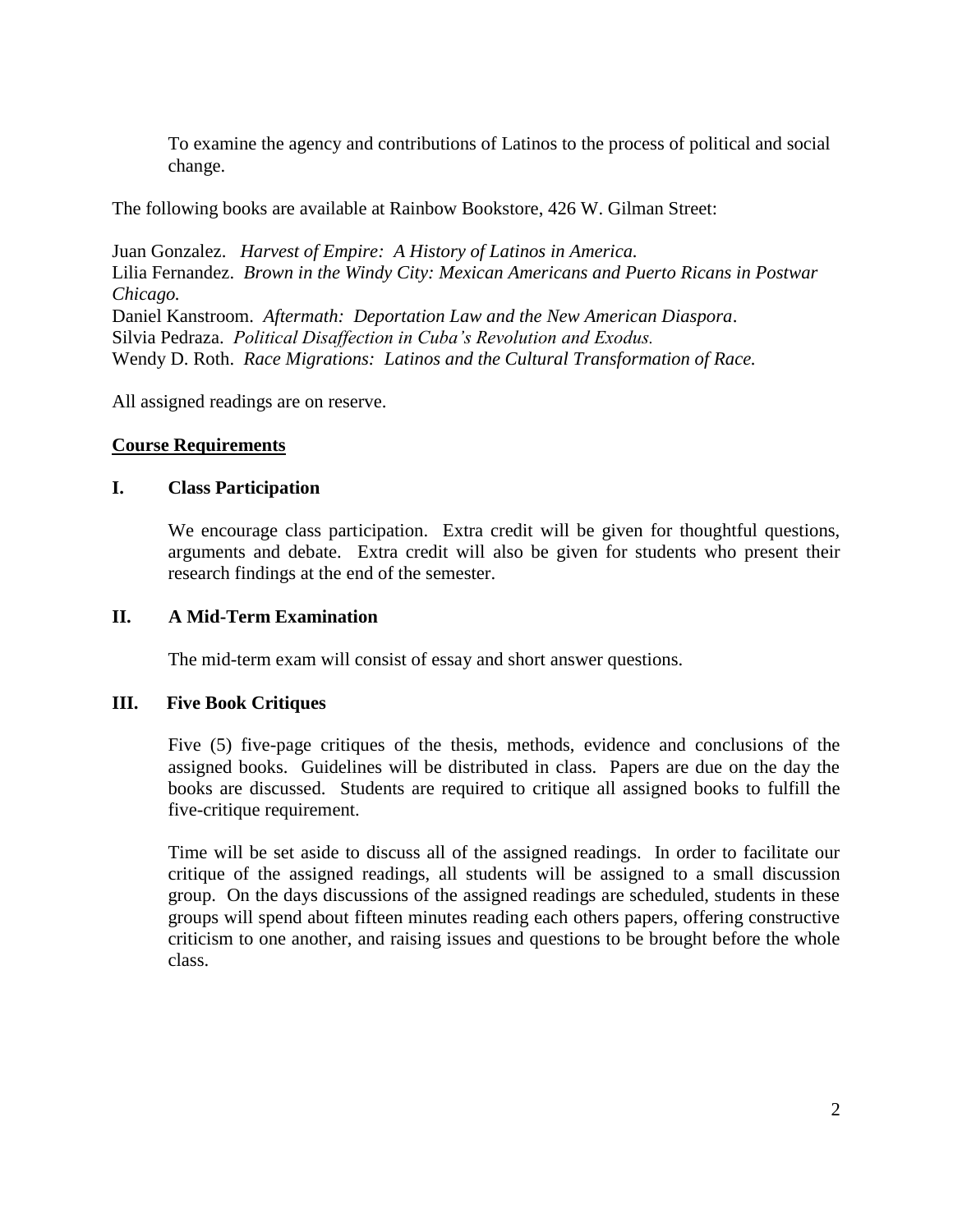# **IV. A Research Paper**

A twelve to fifteen page research paper. Guidelines will be distributed in class. The term paper is due on May  $9<sup>th</sup>$ . We ask that you turn in both a paper copy and an electronic copy of your research paper, in PDF or DOC format.

# **IV. A Final Examination.**

The final exam will take place on Saturday May  $18<sup>th</sup>$  at 7:45 am. Format TBA.

**Grades** will be determined using the following weighing scheme:

| Mid Term Exam20% |  |
|------------------|--|
|                  |  |
|                  |  |
|                  |  |

Students must complete all required work in order to be eligible to receive a passing grade in the course. Makeup exams will be given and late papers accepted without a penalty only in the case of a medical emergency.

## **Office Hours:**

Professor Scarano: Tuesdays, 11-12 (walk-in hour) and 2:30-4:30 (sign-up only) For the sign-up period, please add your name to the appointment sheet outside the office, 4234 Humanities, or email fscarano@wisc.edu.

Professor Marquez: Wednesday 1:15 to 3:15 and by appointment, 403 North Hall. marquez@polisci.wisc.edu

Feel free to make an appointment or drop by during our office hours. We welcome students.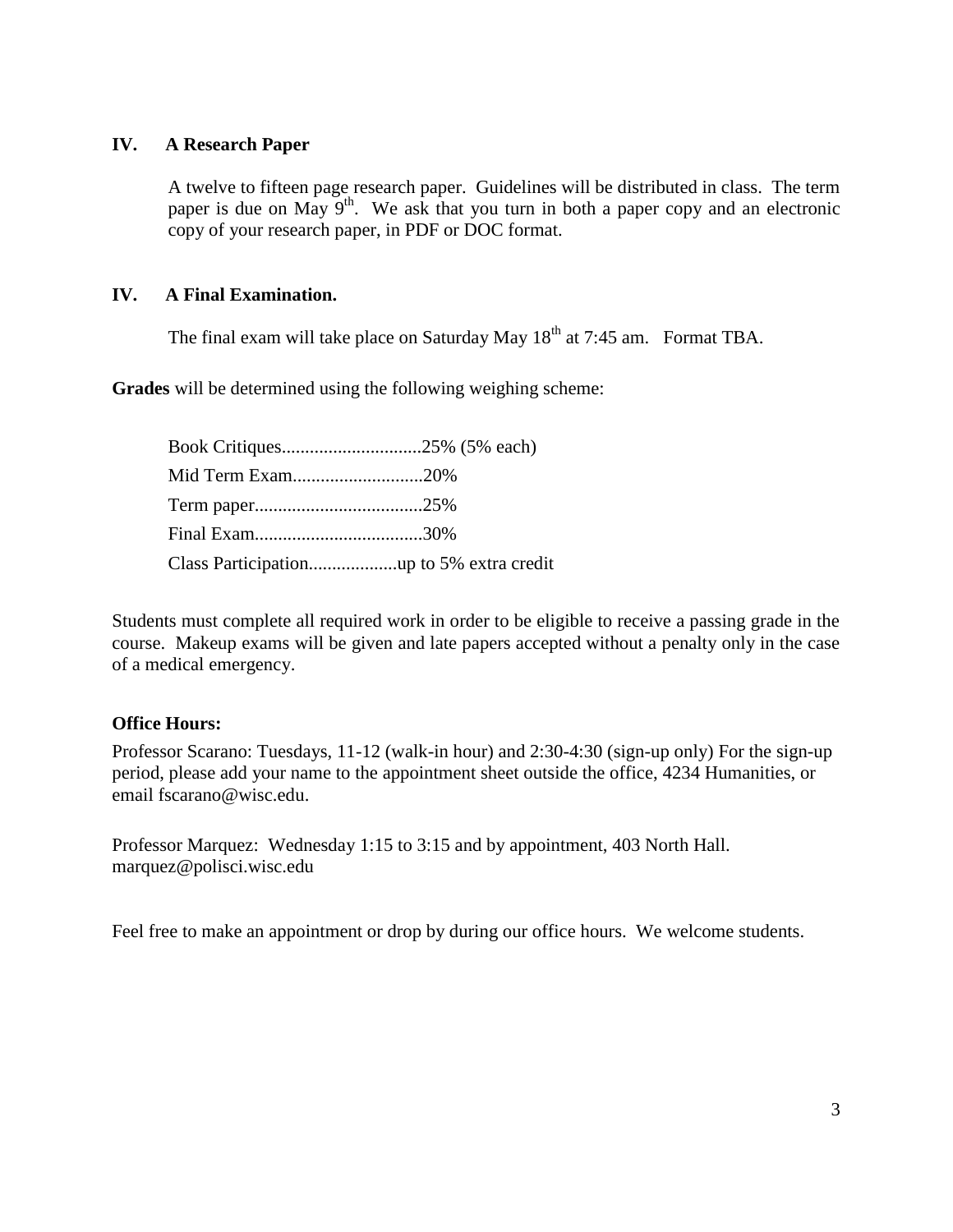#### **COURSE OUTLINE/TOPICS**

**Week One. January 22 & 24:** The Latino Population in the U.S.

A. Introduction, assignments, administrative matters [January 22]

B. U.S. Latinos: A Profile [January 24 - Marquez]

**Week Two January 29 & 31:** Latino Ethnicity: Culture and Identity

A. Assimilation Theory and Latino Immigrants [January 29 - Marquez]

B. Assimilation Theory and Its Critics [January 31 - Marquez].

Week Three. February 5 & 7: Culture and Negotiation: Latinos in the New Megalopolises

A. Discuss Roth, *Race Migrations.* [February 5 – Marquez & Scarano] Critique due.

B. Negotiated Latinidad: Culture and Identity in the New Chicago [February 7 - Scarano]

Week Four. February 12 & 14: Assimilation and Acculturation in a Post Industrial America

A. Latinos in Los Angeles and San Antonio [February 12 Marquez]

B. Discuss Fernandez, *Brown in the Windy City.* [February 14 – Marquez & Scarano] Critique due.

Week Five. February 19 & 21: The Mexican American Civil Rights Movement

A. Historical precedents: The Mexican American Civil Rights Movement [February 19 – Marquez]

B. Historical precedents: The Mexican American Civil Rights Movement [February 21 – Marquez]

#### **Week Six. February 26 & 28:** The Chicano Movement/Cuban Exile Politics

A. The Chicano Movement of the 1960s and 1970s [February 26 – Marquez].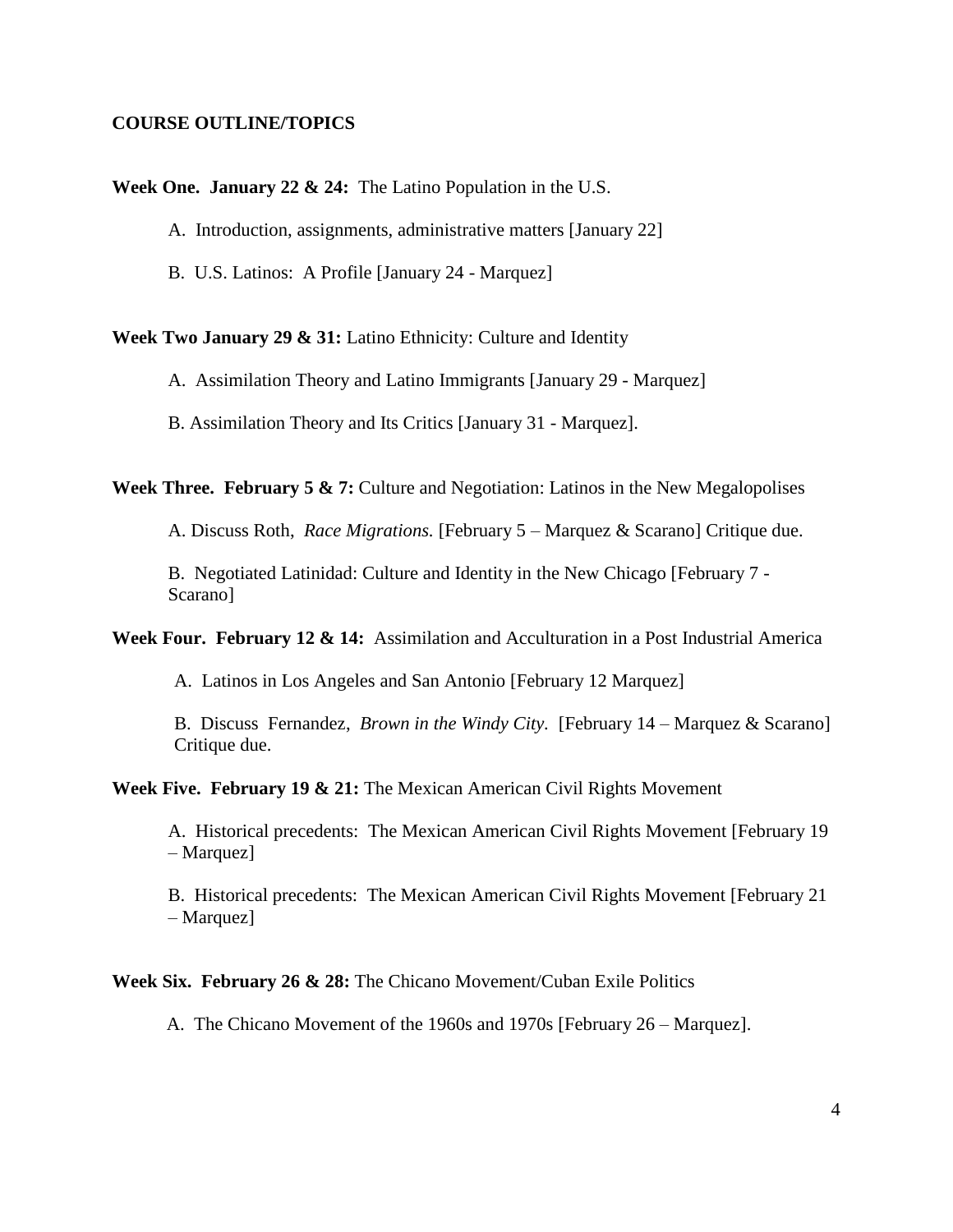B. U.S. Empire and the Making of a Latino Colonial World [March 21 - Scarano] [February 28 - Scarano]

**Week Seven. March 5 & 7:** Puerto Rico, USA? Cuban Exceptionalism?

A. Puerto Ricans in the American Century: Coloniality, Incorporation, and Nationhood [March 5]

B. Cuban Exceptionalism? [March 7].

## **Week Eight. March 12 & 14:** Puerto Rico, USA?

A. Discuss Pedraza, *Political Disaffection in Cuba's Revolution and Exodus.* [March 12 - Scarano] Critique due.

B. Review session [March 14]

## **Week Nine. March 19 & 21:**

A. Midterm exam [March 19]

B. Film: *The Puerto Rican Mambo: Not a Musical* [March 21]

## **Spring Recess March 23 - 31**

#### **Week Ten. April 2 & 4.**

A. Our Dominican Neighbors and the Stories they Tell [April 2 Scarano]

B. Pizza Party and discussion of Gonzalez, *Harvest of Empire*. Wednesday April 3rd at 6:30 pm. Location TBA. Critique due.

C. Race, Culture, and Politics among Caribbean (Im)migrants [April 4 – Scarano]

**Week Eleven. April 9 & 11:** Latinos and 2012 Presidential Election/ Latinos and Participation in the Political Process

A. Gary Segura, Guest Speaker, Stanford University [April 9]